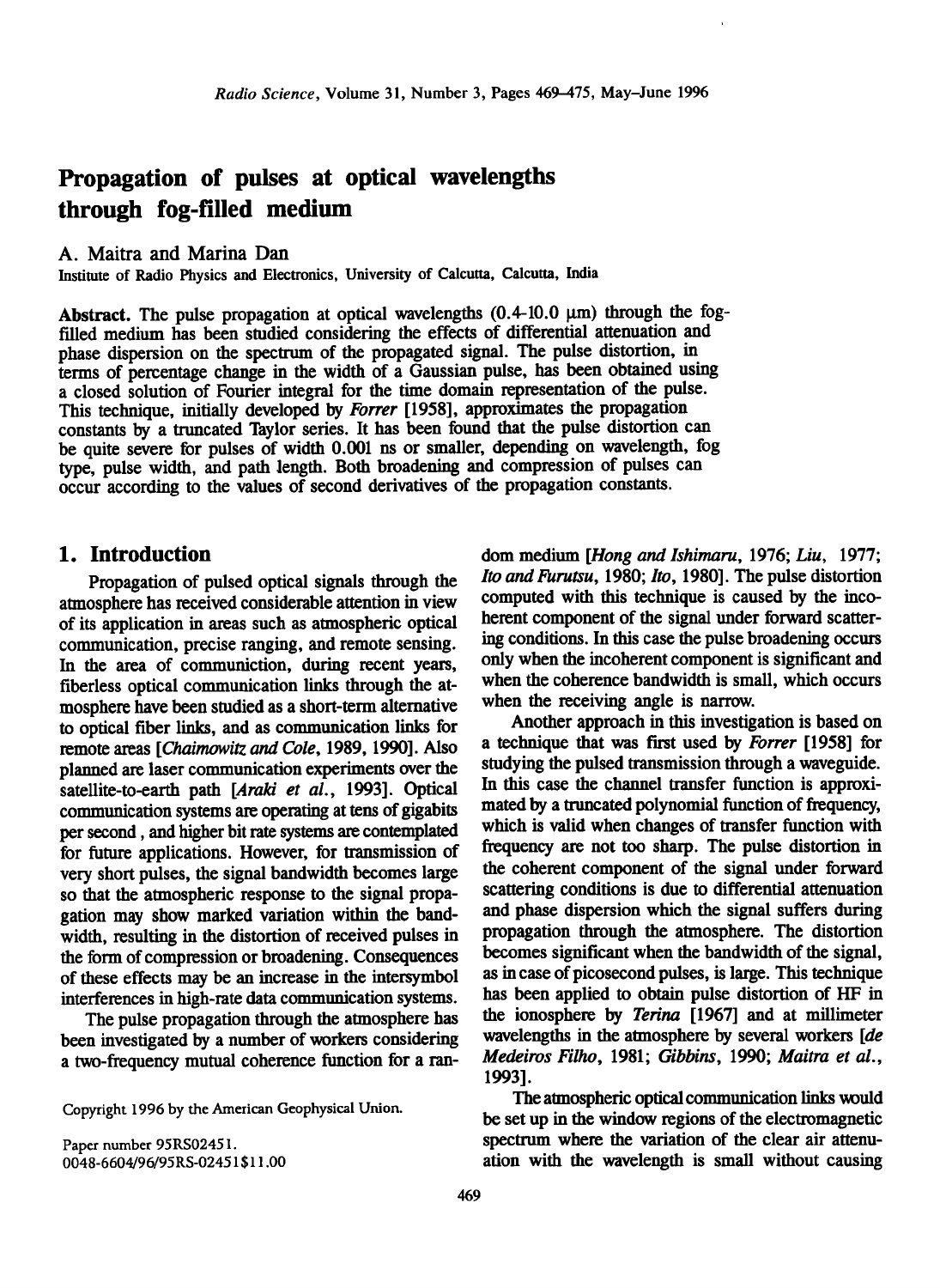**significant distortion of the signal. However, hydrometeors and turbulence present in the atmosphere would effect the propagation. Although rain reduces the optical visibility significantly, the pulse distortion would be insignificant as visibility through rain does not change appreciably with wavelengths in the optical region [Olsen et al., 1978]. Also, the pulse distortion due to atmospheric turbulence is negligible at optical wavelengths [Hong and Ishimaru, 1976]. Fog is the worst offender in reducing visibility and causing the distortion of optical pulses. Observations of optical pulse dispersion through fog have been reported by Mooradian et al. [1974].** 

**In the present paper, pulse distortions due to propagation through fog have been theoretically investigated**  in the wavelength region 0.4-10.0  $\mu$ m, following the **technique of Forrer [1958]. The study has been made for different fog models, path lengths, and pulse widths to assess the extent of distortions under varying propagation conditions.** 

#### **2. Theoretical Background**

**For very short pulses a Gaussian shape can be taken as realistic; it has the form in the time domain as follows:** 

$$
f(t) = \exp(-bt^2)
$$
 (1)

**The width of the pulse at the 10% level is** 

$$
T_0 = \left[\frac{4 \ln (10)}{b}\right]^{1/2} \tag{2}
$$

**The spectrum of the pulse has also the Gaussian form:** 

$$
F(\omega) = \exp(-\omega^2/4b) \sqrt{(\pi/b)} \tag{3}
$$

Now, if a pulsed carrier wave at frequency  $\omega_0$  travels through the fog-filled medium over a distance  $L$ , the **received pulse in time domain can be expressed as** 

$$
r(t, L) = (1/2\pi) \int_{-\infty}^{\infty} F(\omega) \exp [j(\omega + \omega_0)t - \Gamma L] d\omega
$$
\n(4)

**Here the complex propagation constant for the fog medium can be expressed by Foldy's [1945] approximation** 

$$
\Gamma(\omega) = \alpha(\omega) + j\beta(\omega)
$$
  
=  $(\lambda^2/2\pi) \int_0^\infty S(0, D) N(D) dD$  (5)

where  $\alpha(\omega)$  is the extinction coefficient and  $\beta(\omega)$  is the phase delay coefficient.  $S(0, D)$  is the complex **forward scattering amplitude and N(D) is the fog dropsize distribution.** 

To solve (4),  $\alpha$  and  $\beta$  are expanded in terms of Taylor series about the center frequency  $\omega_0$ , retaining **the first three terms as follows:** 

$$
\alpha(\omega) = \alpha(\omega_0) + \alpha'(\omega_0) (\omega - \omega_0)
$$
  
+ { $\alpha''(\omega_0)/2$ } ( $\omega - \omega_0$ )<sup>2</sup> (6a)

$$
\beta(\omega) = \beta(\omega_0) + \beta'(\omega_0) (\omega - \omega_0)
$$
  
+ { $\beta''(\omega_0)/2$ } (\omega - \omega\_0)^2 (6b)

**where primes indicate the first and second derivatives.** 

**The substitution of (6) allows the integral in (4) to be obtained in closed form if the following condition is satisfied [Forrer, 1958]:** 

$$
1 + 2b\alpha^n L > 0 \qquad \qquad (7)
$$

**Terina [1967] obtained the integral solution of (4) to give the received pulse waveform as** 

$$
r(t^*, L) = A(L) \exp \left[ -kb(t^* + \zeta)^2 \right]. \exp \left[ -j(\omega^* t^* + \delta) \right] \tag{8}
$$

where  $t^*$  is the retarded timescale given by

$$
t^* = t - \beta' L
$$

**The new phase of the carrier is given by (Gibbins, 1990)** 

$$
\delta = (\omega \beta' - \beta)L - \frac{2b^2 \beta'' L(\alpha' L)^2}{(1 + 2b\alpha'' L)^2 + (2b\beta'' L)^2}
$$

$$
-\frac{1}{2} \text{ arc } \text{tg} \left[ \frac{2b\beta'' L}{1 + 2b\alpha'' L} \right]
$$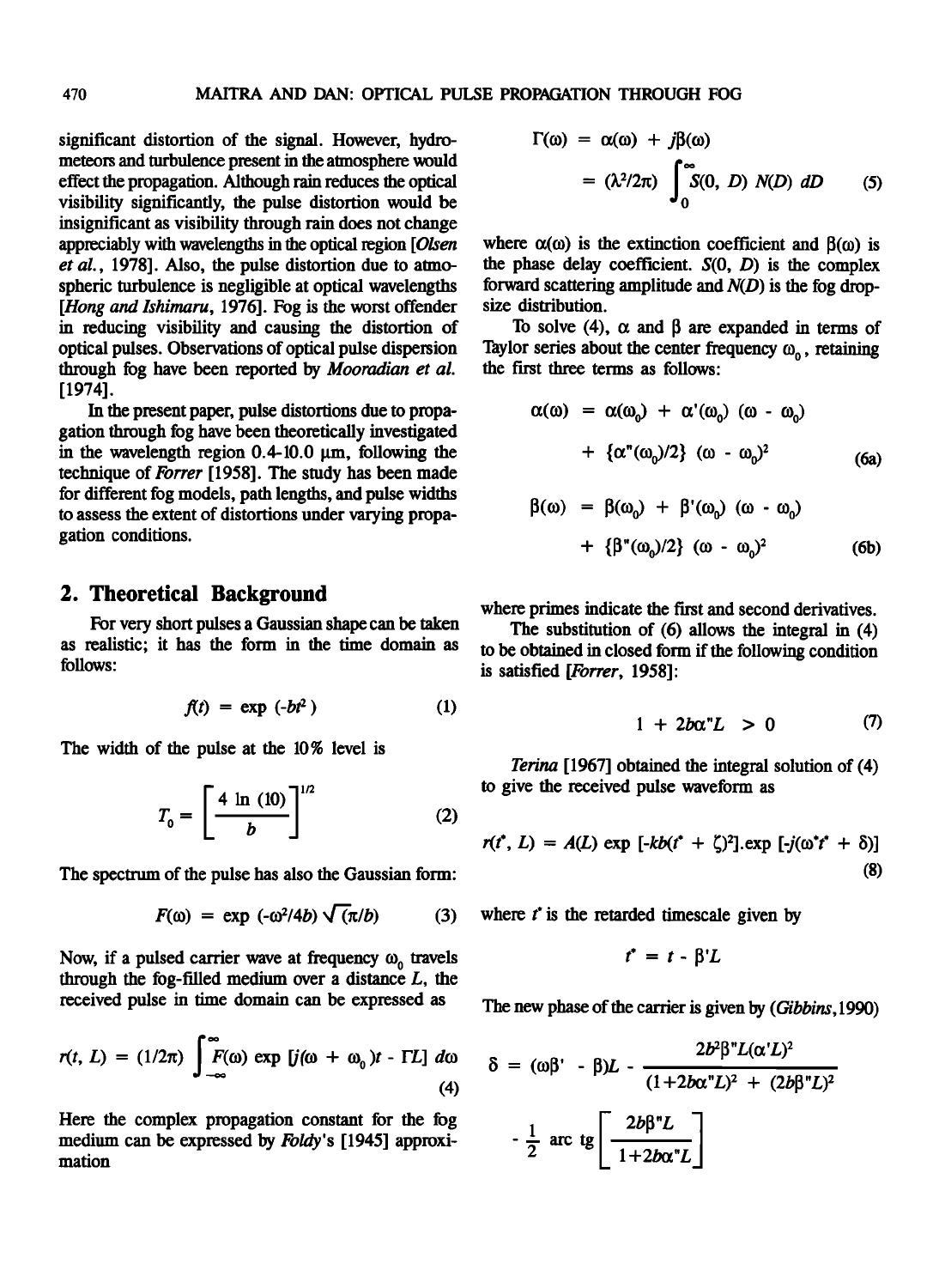**The peak amplitude of the pulse changes by a factor** 

$$
A(L) = \alpha L \left[ (1 + 2b\alpha^{n}L)^{2} + (2b\beta^{n}L)^{2} \right]^{-1/4}
$$

$$
\exp \left[ \frac{b(\alpha^{n}L)^{2}}{1 + 2b\alpha^{n}L} \right]
$$

**The additional group lag time is** 

$$
\zeta = \frac{2b\alpha^{\prime}\beta^{\prime\prime}L^2}{1+2b\alpha^{\prime\prime}L}
$$

The new carrier mode frequency,  $\omega^*$ , at which maxi**mum energy is received is given by** 

$$
\omega^* = \omega_0 + \Delta \omega + \chi t^* \tag{9}
$$

**where shift in carrier frequency is** 

$$
\Delta\omega = -2kb\alpha'L
$$

The term  $\gamma t^*$  corresponds to the imposed frequency **modulation on the carrier, known as a "chirp," where** 

$$
\chi = \frac{2b^2\beta^2L}{(1+2b\alpha^2L)^2 + (2b\beta^2L)^2}
$$
 (10)

**It is evident that the received pulse envelope**   $\exp\left[-kb(t^*+\zeta)^2\right]$  remains Gaussian, but the pulse width changes by a factor $\sqrt{k}$ , where k is given by

$$
k = \frac{1 + 2b\alpha^{n}L}{(1 + 2b\alpha^{n}L)^{2} + (2b\beta^{n}L)^{2}}
$$
 (11)

**The modified width of the received pulse under the convergence condition (7) is therefore given by** 

$$
T = T_0 / \sqrt{k} \tag{12}
$$

**In case the condition (7) is not satisfied, the pulse shape will no longer remain Gaussian, and the waveform given by (4) has to be obtained by numerical techniques.** 

**In order to obtain the propagation constants of the fog medium, the forward scattering amplitude S(0, D) has been calculated for spherical drops using the Mie-**Stratton algorithm [Stratton, 1941]. The complex re**fractive indices are obtained with Ray's [1972] model**  for wavelengths above 2 um and for the 0.4-2 um **region the values were obtained from Hale and Querry [1973]. The use of the Mie scattering theory for the fog medium at optical wavelengths has been shown to be valid by Rensch and Long [1970].** 

**The drop-size distribution of the fog medium can be specified by a modified gamma distribution as follows [Deirmendjian, 1964]:** 

$$
N(D) = a(D/2)^{n} \exp [ -c(D/2)^{r} ] \qquad (13)
$$

Here  $a$ ,  $c$ ,  $\eta$ , and  $\gamma$  are the distribution parameters to **be specified for a particular type of fog.** 

## **3. Results of Numerical Calculations**

**The pulse distortion, in terms of the percentage change in pulse width, has been studied in the wave**length region 0.4-10.0  $\mu$ m with respect to the type of **fog (drop-size distribution), pulse width, and path length. A positive value of percentage distortion corresponds to pulse broadening, and a negative value to pulse compression.** 

**As already mentioned, the propagation constants**   $\alpha(\omega)$  and  $\beta(\omega)$  have been obtained using the Mie scattering theory. The second derivatives  $\alpha''(\omega)$  and  $β''(ω)$  have been calculated with a numerical differen**tiation technique based on an extension of the Neville algorithm for numerical quadrature [Lyness and Moler, 1969]. The derivatives are obtained from 21 values of**   $\alpha(\omega)$  and  $\beta(\omega)$  evaluated around the carrier frequency **over the bandwidth of the pulsed signal. Gaussian pulses of width (at 10% level) of 0.005, 0.001, and 0.0005 ns have, respectively, 3-dB bandwidths of 320, 1600, and 3200 GHz.** 

**In this study, three types of fog, namely, cumulus,**  stratocumulus and nimbostratus, have been considered. **The parameters of drop-size distribution, used in relation (13), of these fog types are given in Table 1.** 

**Figure 1 shows the percentage distortion of a pulse of width 0.001 ns over a path length of 1 km for cumulus, stratocumulus, and nimbostrams fog models. The distortion isquite large in several wavelength regions, showing several prominent peaks in its value, peaks which are both positive and negative. There are several**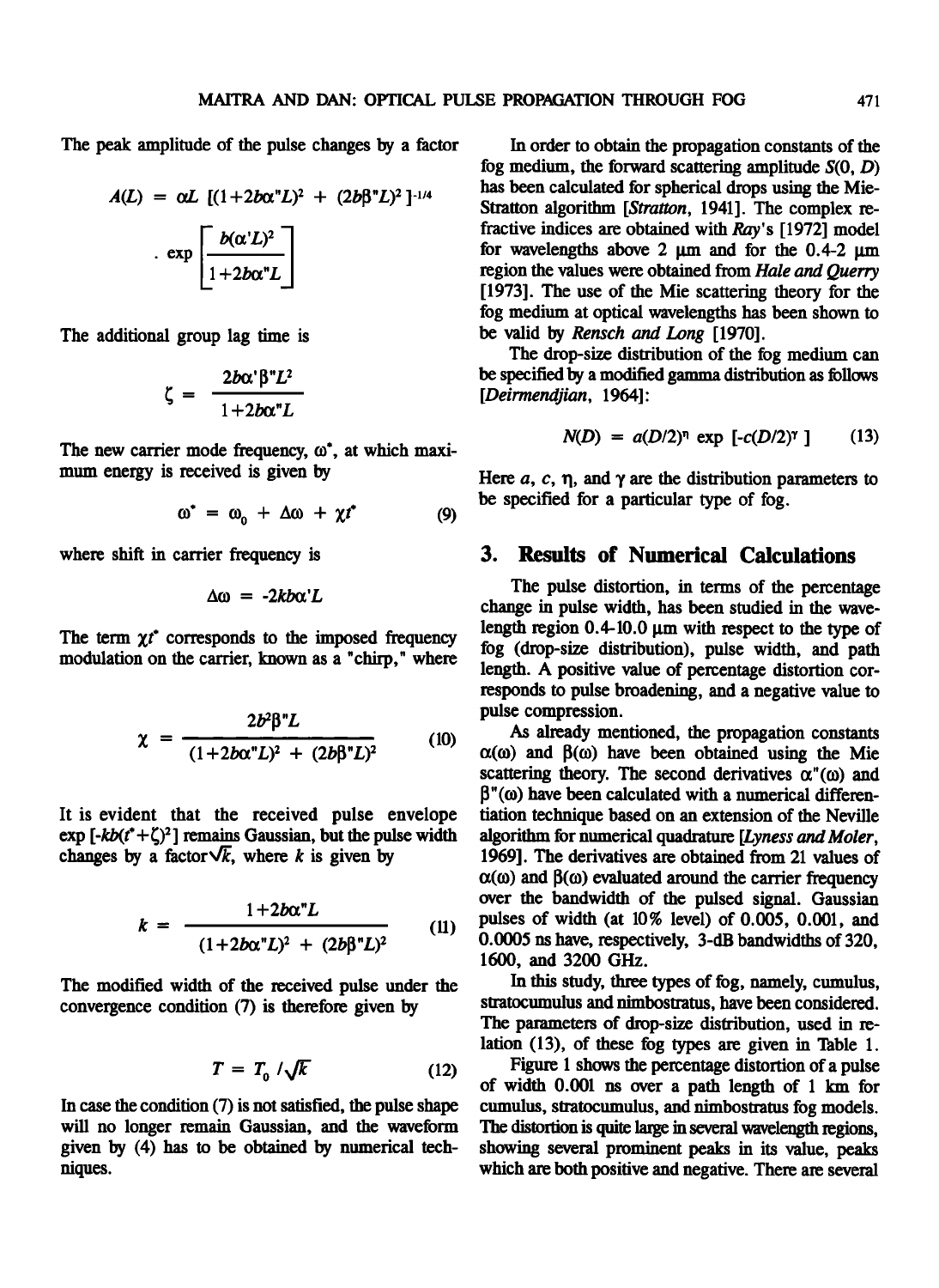| Fog Type             | Parameter |       |     |     |
|----------------------|-----------|-------|-----|-----|
|                      | a         | c     | η   | γ   |
| Cumulus              | 2.604     | 0.5   | 3.0 | 1.0 |
| <b>Stratocumulus</b> | 0.4369    | 0. R  | 5.0 | 1.0 |
| <b>Nimbostratus</b>  | 7.676     | 0.425 | 20  | 1.0 |

**Table 1. Types of Fog Considered** 

**gaps shown in the curves. These are the regions where the convergence condition (7) is not satisfied, indicating that the pulse shape is no longer Gaussian, and hence the distortion value cannot be obtained using**  relation (12). The patterns of variations of the distor**tions due to three types of fog are more or less similar though the peaks have different amplitudes. The overall distortion is most severe for cumulus fog.** 

**Figure 2 shows the effect of path length on pulse distortion. The distortion of a pulse with a width of 0.001 ns through stratocumulus fog for 0.5-, 1-, and 1.5-km path lengths are shown in this figure. It is observed that the distortion increases with the path length, the peaks being more prominent for longer paths.** 

**Figure 3 depicts the distortion of pulses of width 0.005, 0.001, and 0.0005 ns for stratocumulus fog over**  a path length of 1 km. It is evident that the distortion **increases as the pulse becomes narrower. The distortion is small for a 0.005-ns pulse. For the 0.0005-ns pulse** 



**Figure 1. Pulse distortion over a 1-km path length for pulse width of 0.001 ns for different fog models.** 



**Figure 2. Distortion of a pulse with width 0.001 ns for the stratocumulus fog model over different path lengths.** 

**the distortion is rather severe, the pulse shape often not remaining Gaussian, as indicated by the breaks in the**  curve.

### **4. Discussion**

**Pulse distortions can be very large depending on wavelength, type of fog, and path length. The above parameters hould go as inputs to designing ahigh-rate data communication link through the atmosphere at optical wavelengths. As already indicated, the pulse** 



**Figure 3.** Pulse distortion over a 1-km path length for **the stratocumulus fog model for different pulse widths.**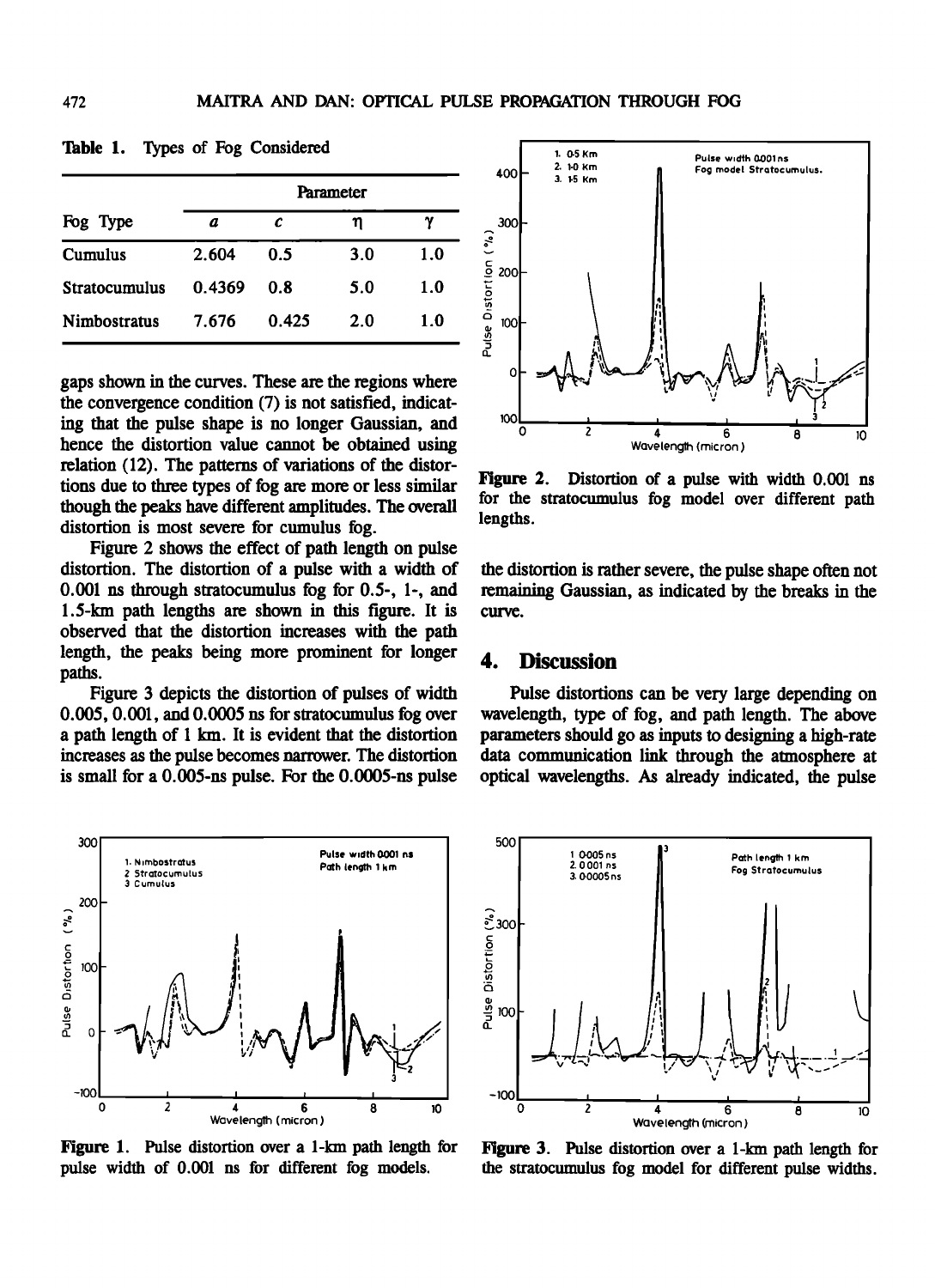**distortion occurs due to variation of the propagation**  constants within the bandwidth of the propagated sig-<br>rel. The invisions of extinction coefficient and phase **nal. The variations of extinction coefficient and phase delay coefficient with the wavelength for the three types of fog are shown in Figures 4 and 5 respectively. It may be observed that the peaks in distortion values are associated with noticeable changes in the slope of the curves for propagation constants given in Figures 4 and 5. In fact, the distortion depends on the second derivative values of propagation constants.** 

**In the present study, both broadening and compression of pulses are obtained. The pulse broadening occurs when the higher-frequency components of the signal are more attenuated than the lower-frequency components. The mathematical condition for pulse broadening, in the present case as obtained from (11) and (12) , is** 

$$
\frac{T}{T_0} = \left[ \frac{(1+2b\alpha^2L)^2 + (2b\beta^2L)^2}{1+2b\alpha^2L} \right]^{1/2} > 1 \quad (14)
$$
 sph

As  $(2b\beta''L)^2$  is always positive and  $(1+2b\alpha''L)$  is also **always positive according to the convergence condition (7), the inequality (14) will always be satisfied when** 

$$
2b\alpha^n L > 0 \qquad (15)
$$

Hence the broadening will always occur whenever  $\alpha$ <sup>"</sup> **is positive. However, the broadening will also occur for**  negative values of  $\alpha$ " up to a certain limit as indicated **by the inequality (14).** 



**Figure 4. models. Extinction coefficients for different fog** 



**Figure 5. Phase delay coefficients for different fog models.** 

**The pulse compression occurs because the atmosphere behaves as a dispersive delay line to optical waves. As already mentioned, the propagated signal has an imposed frequency modulation on the carrier within the pulse. Under certain condtions, the frequencies at the leading edge of the pulse may be delayed more than the frequencies atthe trailing edge, thus causing pulse compression. The mathematical condition for pulse compression in the present case is** 

$$
\frac{T}{T_0} < 1
$$

**which simplifies to** 

$$
2bL\left(\alpha^{n2}+\beta^{n2}\right)<\alpha^{n}\qquad\qquad(16)
$$

**Since the left-hand side of the above inequality is**  always positive,  $\alpha$ <sup>"</sup> must be negative whenever pulse compression occurs. However, a negative value of  $\alpha$ <sup>"</sup> **does not ensure pulse compression. The additional condition to be fulfilled for pulse compression to occur**  is that the magnitude of  $\alpha^{\prime\prime}$  should be greater than the **left-hand side of the inequality (16), which in turn depends on the pulse width and the path length.** 

**It may be mentioned that the attenuation of optical pulses can be mitigated, to a certain extent, by increasing the transmitted power. However, for a high-rate data**  communication system, the pulse broadening is a more **concerning factor since the pulse attenuation may not be as impairing as the overlapping of pulses that increases the intersymbol interference.**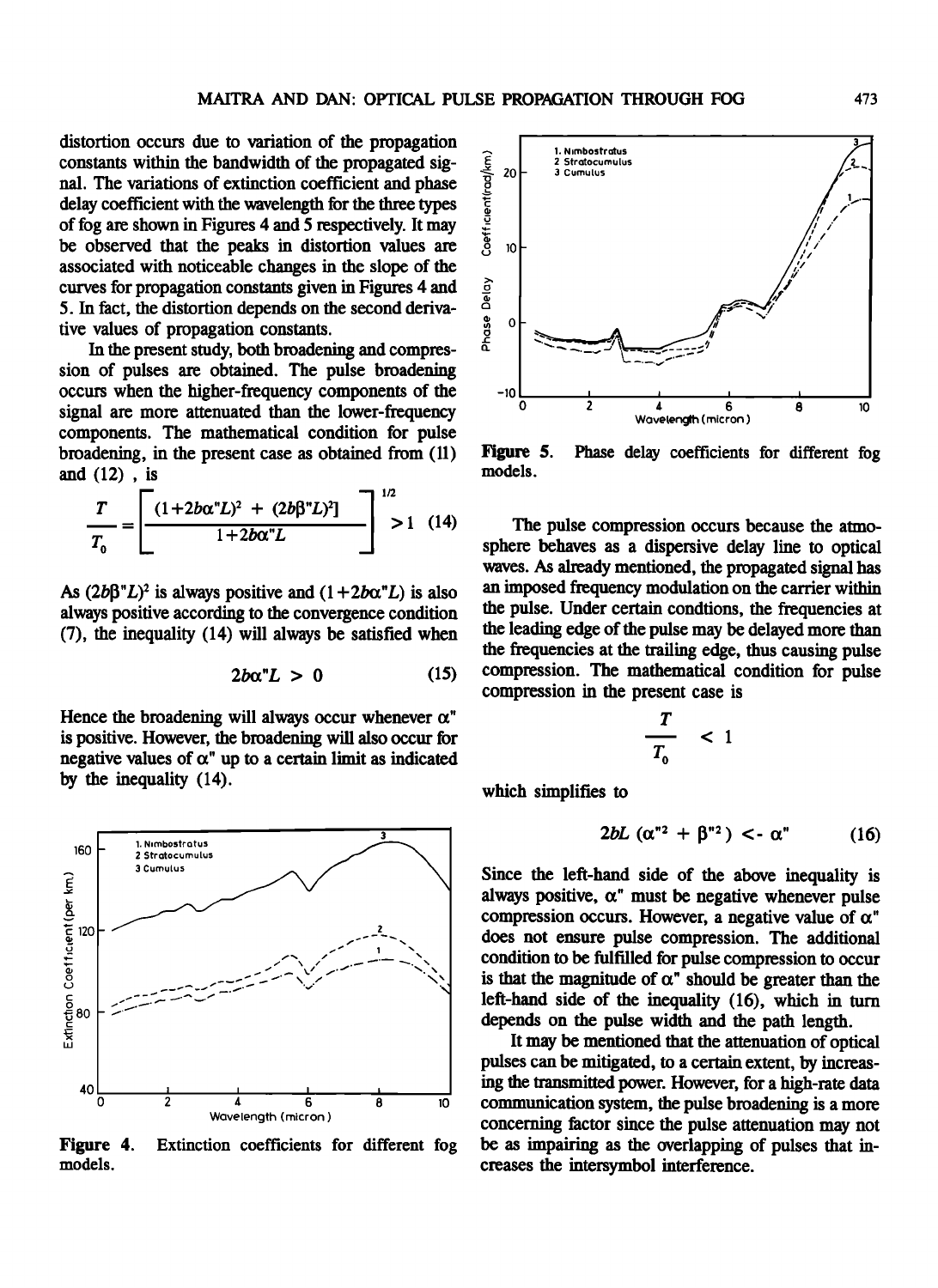**It is seen that the pulse distortion may significantly depend on the type of fog. The cumulus fog is responsible for highest extinction and phase delay among the three types of fog and, consequently, causes most severe pulse distortion on the whole. The fog models used in the present study are well quoted in the literature [Silverman and Sprague, 1970] . The information on different types of fog available on a statistical basis can be used to obtain a reasonable prediction capability for pulse distortion occurrences.** 

**The decrease of pulse width causes an increase of the bandwidth of the signal. The effect of differential attenuation and phase dispersion should usually be more pronounced on the signal with larger bandwidth, causing greater distortion to narrower pulses.** 

**The accuracy of the present technique greatly depends on the validity of the assumption that the thirdand higher-order derivatives of propagation constants**  are negligible in the Taylor series expressions. To examine **this point, third- and fourth-order derivatives have been calculated. It is found that when the distortion is significant (greater than 50%), the third-order derivative is usually two orders magnitude smaller than the second-order derivative, and the fourth-order is further two orders of magnitude lower. For lower distortions the higher-order derivatives are still less significant. Hence the three term Taylor series expressions for the propagation constants are practically valid for most of the propagation conditions considered in the present study.** 

**No experimental observations are available in the open literature on subnanosecond-pulse propagation at optical wavelengths through the atmosphere with which the present numerical calculations can be compared. However, Forrer's [1958] technique has been applied to study the propagation of short pulses at millimeter wavelengths, the results of which compare well with experimental measurements [Glutsyuk et al., 1977], possibly indicating that the technique can be applied to other wavelengths atwhich the atmosphere behaves in a similar manner. In the absence of experimental observations the present results may indicate the extent of distortions of subnanosecond optical pulses propagating through the fog, which is the worst offender as far as the optical propagation through the atmosphere is concerned.** 

Acknowledgements. One of the authors (M. D.) ac**knowledges the financial support from the Council of Scientific and Industrial Research (CSIR), New Delhi,** 

**through the award of a Senior Research Fellowship, to carry out this work. The authors are thankful to C. J. Gibbins for his help with the computer program and to A. K. Sen for useful discussion. The helpful suggestions by the reviewers are also thankfully acknowledged.** 

#### **References**

- **Araki, K., M. Toyoda, H. Takami, M. Shikatani, and T. Amga, Advances in the ETS-VI/LCE experiment programme, paper presented at XXIVth General Assembly of the International Union of Radio Science, Kyoto, Japan, Aug. 25 to Sep. 2, 1993.**
- **Chaimowitz, J. C. A., and R. S. Cole, Electronically steerable free space optical communication beams, lEE Conf. Pub., 300, 98-105, 1989.**
- **Chaimowitz, J. C. A., and R. S. Cole, Fibreless communication links for isolated communications, IEE Conf. Pub., 328, 202-206, 1990.**
- **de Medeiros Filho, F. C., Millimetre wave propagation in an absorption region, Ph.D. thesis, Univ. Coll. of London, London, 1981.**
- **Deirmendjian, D., Scattering and polarization properties of water, clouds and hazes in the visible and infrared, App. Opt., 3, 187-196, 1964.**
- **Foldy, L. L., The multiple scattering of waves, Phys. Rev., 67, 107-119, 1945.**
- **Forrer, M. P., Analysis of millimicrosecond RF pulse transmission, Proc. /RE, 40, 1830-1853, 1958.**
- Gibbins, C. J., Propagation of very short pulses through **absorptive and dispersive atmosphere, Proc. Inst. Electr. Eng., HI37, 304-310, 1990.**
- **Glutsyuk, A.M., L. I. Sharapov, and I. K. Vakser, Distortion of short electromagnetic pulses propagating at the frequencies of atmospheric oxygen absorp**tion lines, Proc. URSI Comm. F Open Symp. La Baule **France, 637-642, 1977.**
- **Hale, G. M., and M. R. Querry, Optical constants of**  water in 200 nm to 200 µm wavelength region, App. **Opt., 12, 555-563, 1973.**
- **Hong, S. T, and A. Ishimam, Two frequency mutual coherence function, coherence bandwidth, and co**herence time of millimeter and optical waves in rain, **fog, and turbulence, Radio Sci., 11, 551-559, 1976.**
- **Ito, S., On the theory of pulse wave propagation in media of discrete scatterer, Radio Sci., 15, 893 - 901, 1980.**
- **Ito, S., and K. Furutsu, Theory of light propagation through thick clouds, J. Opt. Soc. Am., 70, 366-374, 1980.**
- **Liu, C. H., Propagation of pulsed beam waves through turbulence, cloud, rain or fog, J. Opt. Soc. Am., 67, 1261-1266, 1977.**